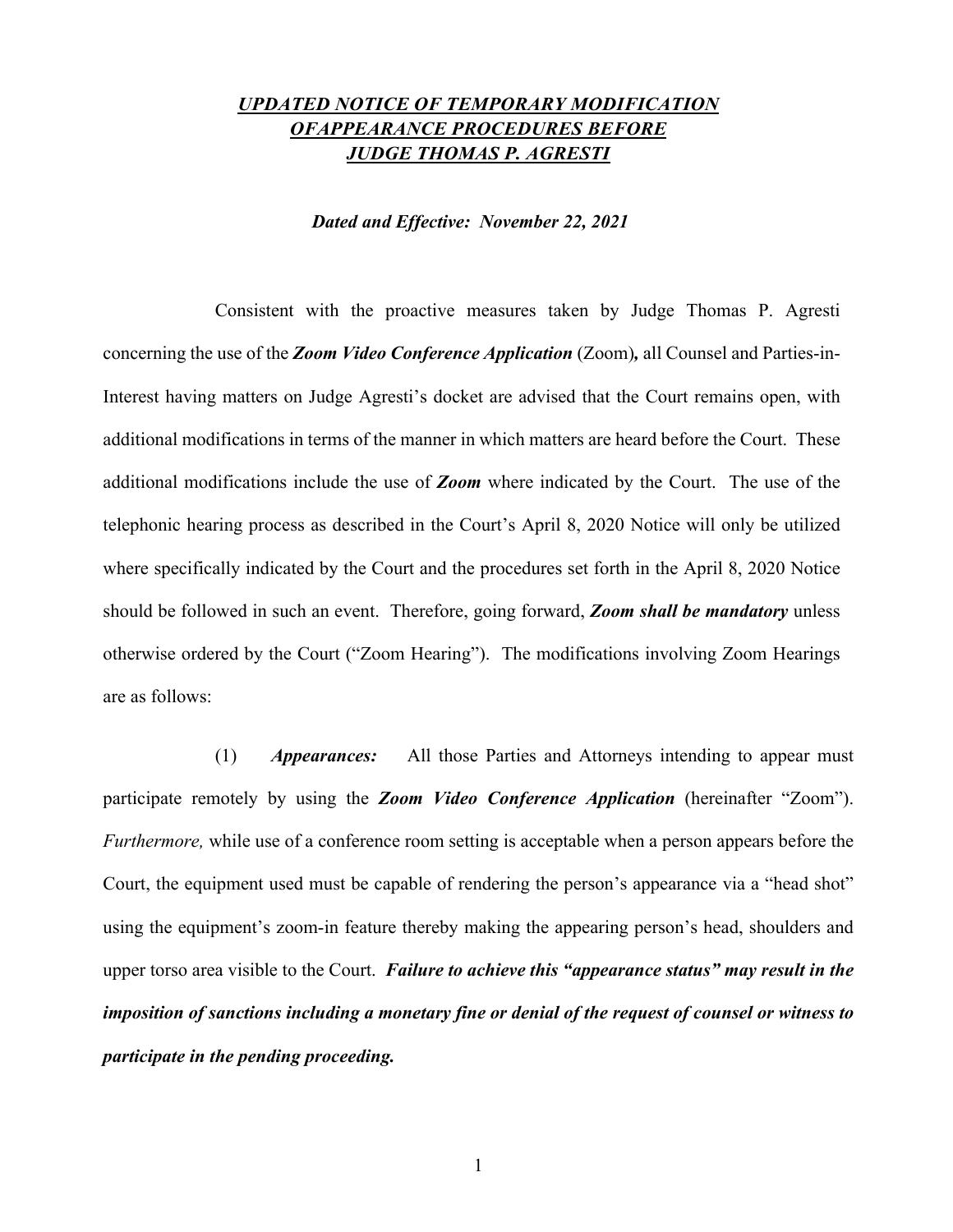(2) *Zoom Hearing Attire:* Appropriate professional courtroom attire is required for attorney attendance and suggested for Parties and witnesses.

(3) *Use of Exhibits:* Any Exhibit(s) to be used during a Zoom Hearing is/are to be submitted to Chambers in electronic medium format *at least three (3) days prior to the start of the proceeding* consistent with the requirements of Judge Agresti's General Procedures found at the Court's website at https://www.pawb.uscourts.gov/procedures. The Party offering the Exhibit(s) is required to assure that the Exhibit is in legible form in the electronic medium. Any Exhibit(s) not complying with this requirement will not be permitted to be made part of the record of the proceeding.

(4) *Impeachment Materials:* Any document a Party wishes to use for impeachment purposes and not part of its case in the first instance must be delivered to Chambers in electronic medium *format at least three (3) days prior to start of the proceeding* to which they relate and otherwise comply with Judge Agresti's General Procedures referenced in Paragraph 3, above, relating to the pretrial submission and identification of Exhibits including the use of Bates Stamp numbering. The Party submitting impeachment materials to Chambers need not make Exhibit(s) identified as impeachment material available to the opposing Party prior to the start of the proceeding but is required to put opposing Party(ies) on notice of the submission.

(5) *Noticing*: Effective immediately, when noticing any self-scheduled motion, counsel and parties-in-interest are directed to complete, file and serve the attached "Notice of Zoom Hearing and Response Deadline Regarding Motion of [Name of Party] for [Insert Relief Sought]" which is annexed hereto at "Attachment A."

(6) *Initializing Zoom Hearing:* To participate in and join a Zoom Hearing please initiate and use the following link at least 15 minutes prior to the scheduled Zoom Hearing time: https://www.zoomgov.com/j/16021303488, or alternatively, to attend and use the following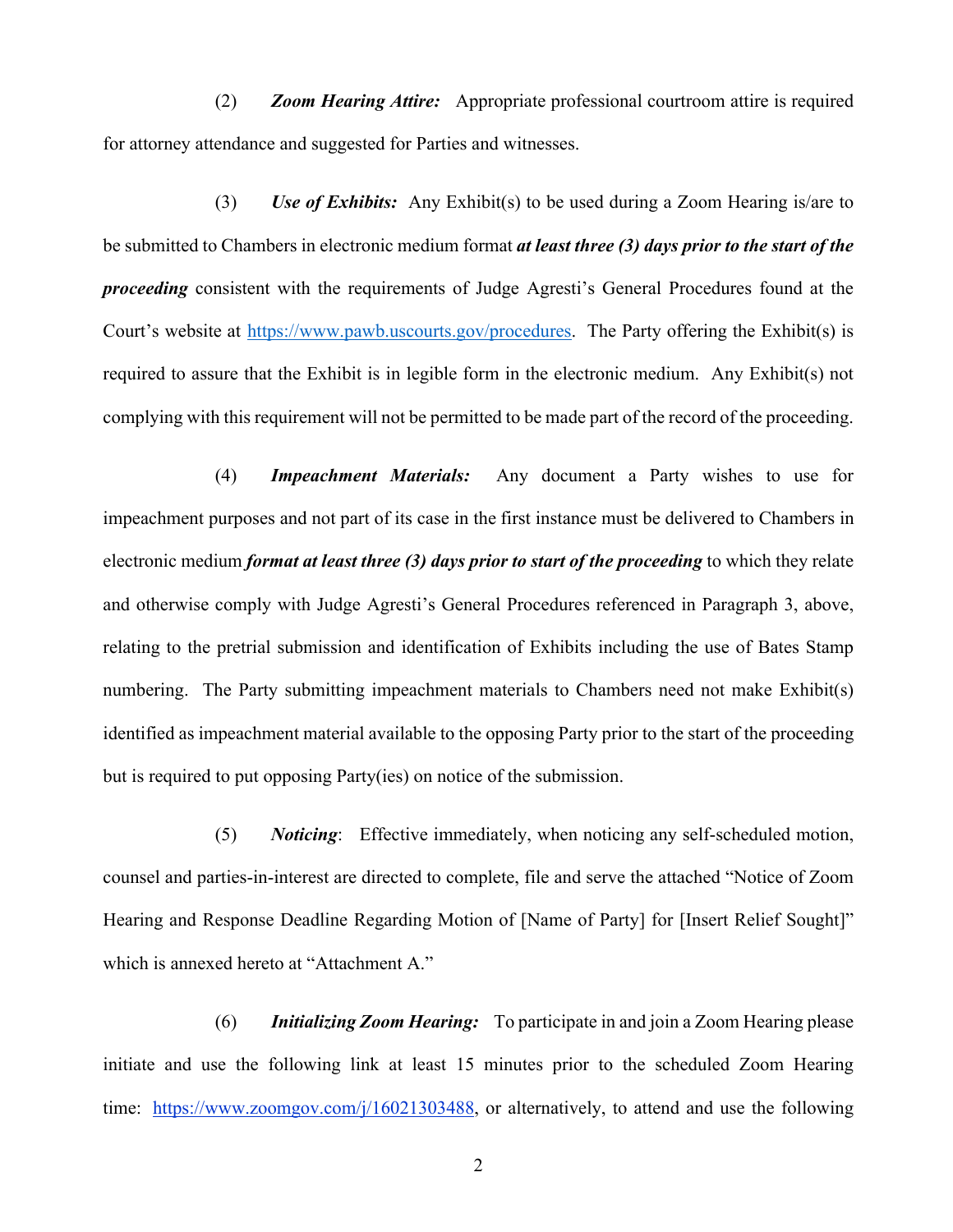Meeting ID: 160 2130 3488. For questions regarding the connection contact Judge Agresti's Staff

Lawyer or Deputy-in-Charge at 814-464-9760.

(7) *Minimization of Noise Interference:* One of the challenges the global health

crisis has created is the need for many to conduct work out of informal workspaces which are often not protected from the ambient noises of life (for example, pets, other persons in the household, phone line interference, etc.). As a result, all Zoom participants must make a concerted effort to minimize all background noise. As part of this effort,

- (a) All Zoom participants must mute their microphone even before connecting to the Zoom Hearing;
- (b) Microphones are to remain muted unless actively speaking;
- (c) Unless directly addressed by the Court, during the course of the Zoom Hearing, Counsel may indicate a desire to speak by "raising their hand" in the *Chat Feature* of the Zoom Hearing mode. Using this feature will send a notification to the Court and Counsel will be provided with an opportunity to address the Court. Counsel should familiarize themselves with the Chat Feature prior to the Hearing; and,
- (d) In order to reduce the "echo effect," when speaking during the Zoom Hearing the participants shall reduce the volume of his/her microphone to the lowest level possible to allow the participant to reasonably participate in the Zoom Hearing.
- (8) *Recording of Hearing:* Other than the Court, no party or hearing participant

may record any part of the Hearing, whether by use of the Zoom recording capabilities, third-party applications, or by any other means.

(9) *Speed Tests*: Prior to the date of the Zoom Hearing, all hearing participants

are directed to test their internet connection speed to ensure that it is at least 3 Mbps. Participants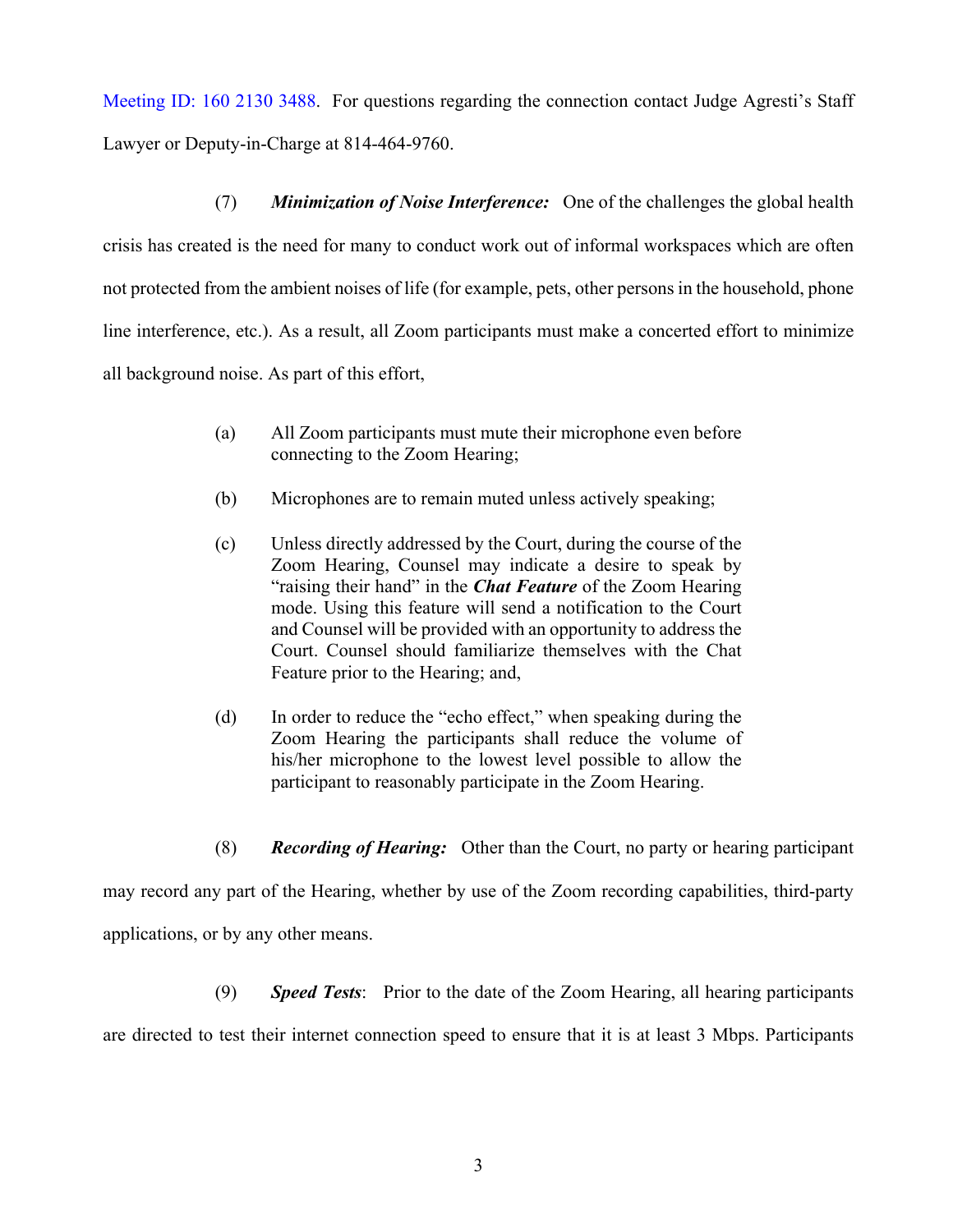shall also test their ability to run Zoom using https://www.zoom.us/test. Counsel shall ensure that all witnesses have access to Zoom and have complied with their testing obligations prior to the Hearing.

(10) *Zoom Operating Instructions:* For the purpose of ensuring a smooth and

efficient hearing, prior to the date of the Zoom Hearing all hearing participants (including counsel

and witnesses) shall review the following information in order to familiarize themselves with the use

of Zoom *and assure that all equipment/hardware/software so used are in appropriate operating* 

### *equipment at the time of the Zoom hearing*:

- (a) *Hardware*: Zoom is compatible for use on mobile devices (such as a smartphone or tablet) as well as personal computer (laptop or desktop) which have camera and microphone function.
- (b) *Installation/Update of Zoom*: To participate you need to install the Zoom app on your smartphone/tablet or install the Zoom software on a Windows or Mac laptop/desktop. If you already have Zoom installed on the device you are using for the Hearing, you must ensure the application is updated to the most recent version.



(c) *Testing Your Device*: As stated above, all hearing participants are required to test their device compatibility with Zoom requirements prior to the date of the Hearing. Participants can test their ability to operate Zoom at https:www.zoom.us/test.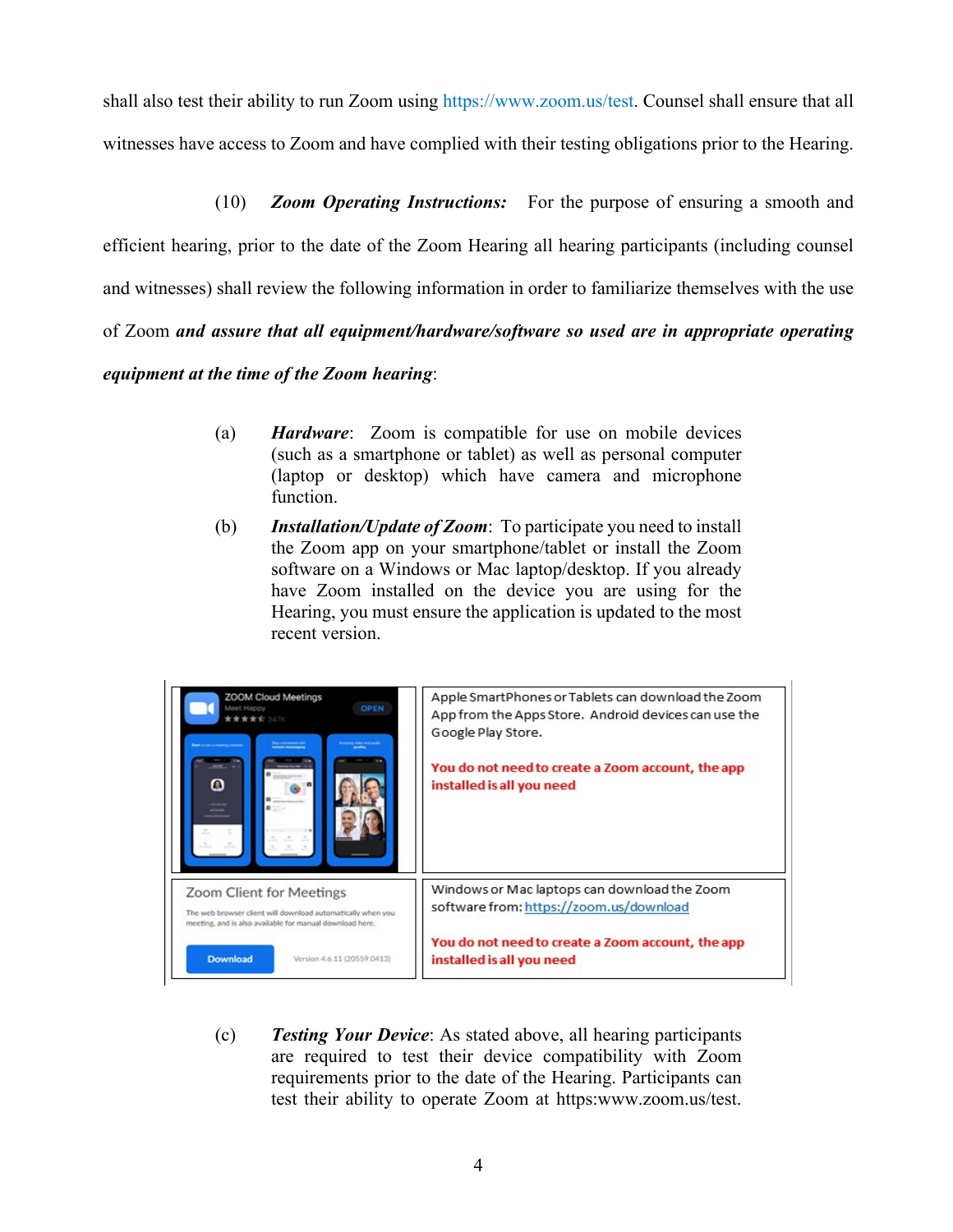Tests must be conducted on the same device that will be used to participate in the hearing.

(d) *Using Zoom:* Using the device on which Zoom has been installed and tested, click on the link to the meeting.



For additional assistance using Zoom, please consult the Zoom "Help Center" at https://support.zoom.us/hc/en-us which offers "quick start guides" and video tutorials.

- (e) *Screen Mode:*Parties are expected to view the Hearing using the "Speaker View" mode.
- (11) *Zoom Exemption:* As previously noted, all participants in the Zoom Hearing

shall participate via Zoom. However, upon appropriate cause shown, filed no later than Noon of *the*  day prior to the Zoom Hearing, the Court may allow a one-time exemption and grant Counsel participation by telephonic means.

(12) *Further Relief:* The Court may review or amend these temporary procedures on a case-by-case basis, to the extent there is cause and extenuating circumstances to do so. To the extent counsel or any party-in-interest desires relief from any of these interim procedures, such party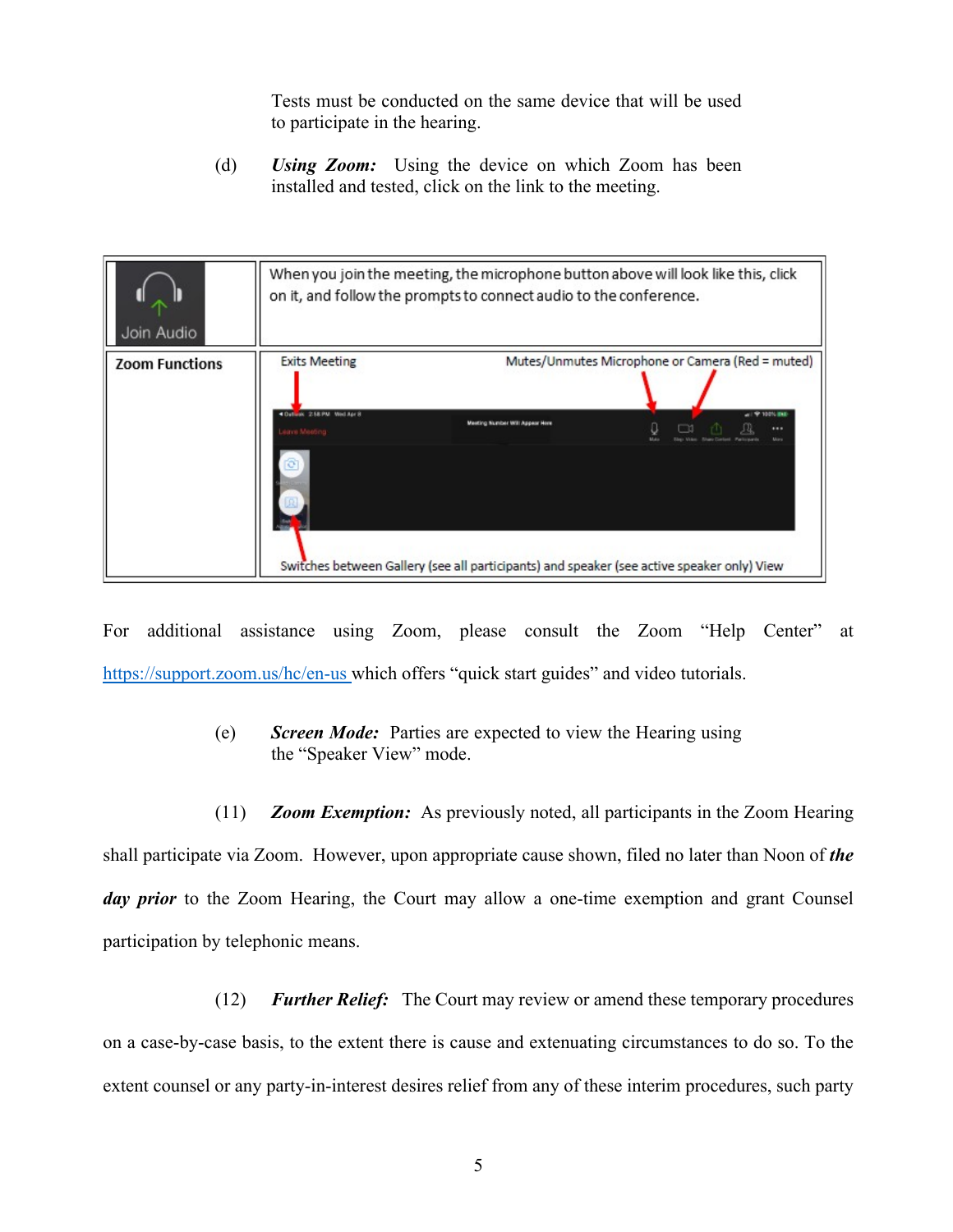shall file with the Court a written motion to modify the applicable procedures. In any such motion, the party requesting relief shall state with particularity the modification sought and the reason why it is necessary or appropriate for the Court to modify the applicable procedure.